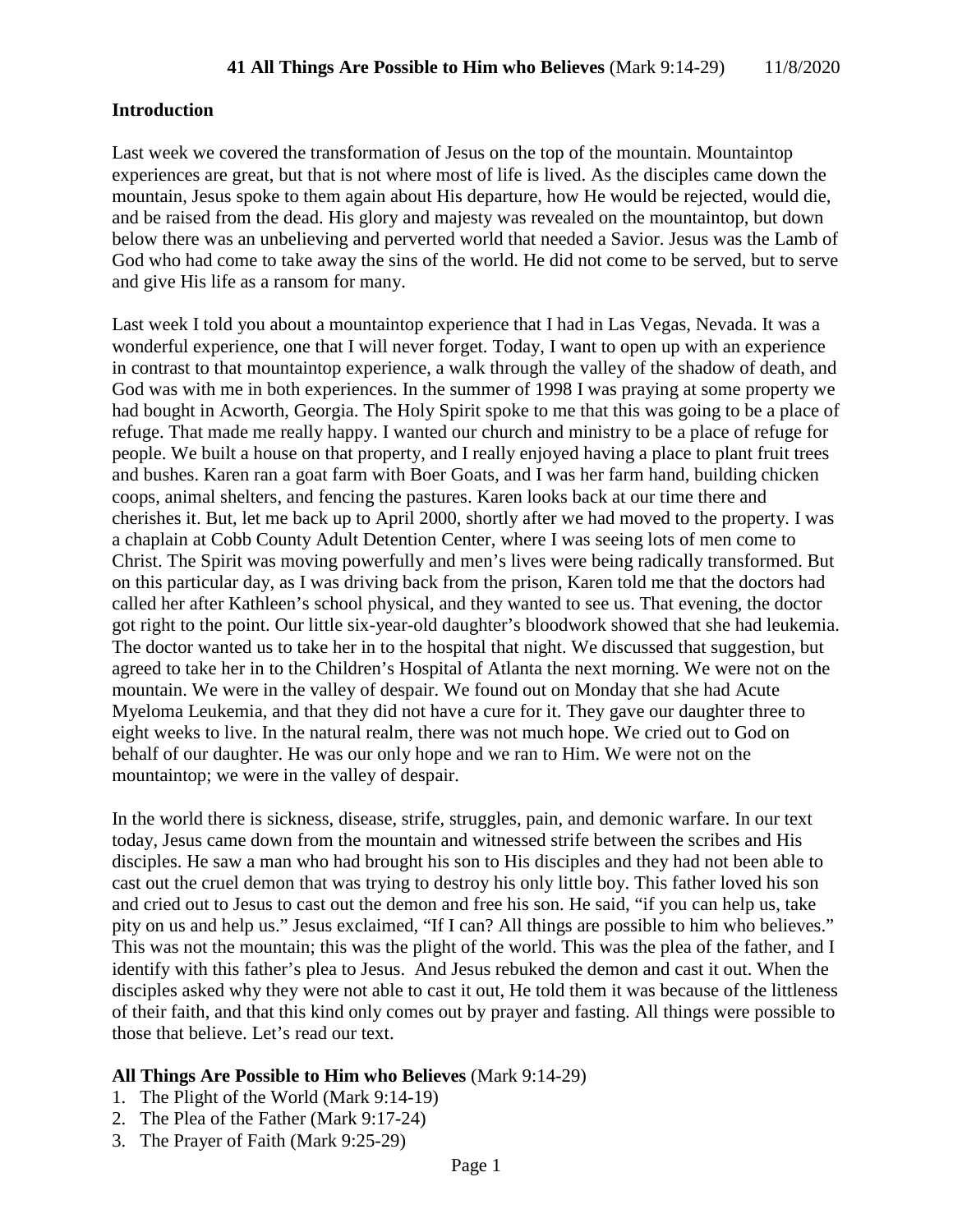(Mark 9:14-29) "When they came *back* to the disciples, they saw a large crowd around them, and *some* scribes arguing with them. {15} Immediately, when the entire crowd saw Him, they were amazed and *began* running up to greet Him. {16} And He asked them, "What are you discussing with them?" {17} And one of the crowd answered Him, "Teacher, I brought You my son, possessed with a spirit which makes him mute;  $\{18\}$  and whenever it seizes him, it slams him *to the ground* and he foams *at the mouth,* and grinds his teeth and stiffens out. I told Your disciples to cast it out, and they could not *do it.*" {19} And He \*answered them and \*said, "O unbelieving generation, how long shall I be with you? How long shall I put up with you? Bring him to Me!" {20} They brought the boy to Him. When he saw Him, immediately the spirit threw him into a convulsion, and falling to the ground, he *began* rolling around and foaming *at the mouth.* {21} And He asked his father, "How long has this been happening to him?" And he said, "From childhood. {22} "It has often thrown him both into the fire and into the water to destroy him. But if You can do anything, take pity on us and help us!" {23} And Jesus said to him, " 'If You can?' All things are possible to him who believes." {24} Immediately the boy's father cried out and said, "I do believe; help my unbelief." {25} When Jesus saw that a crowd was rapidly gathering, He rebuked the unclean spirit, saying to it, "You deaf and mute spirit, I command you, come out of him and do not enter him again." {26} After crying out and throwing him into terrible convulsions, it came out; and *the boy* became so much like a corpse that most *of them* said, "He is dead!" {27} But Jesus took him by the hand and raised him; and he got up. {28} When He came into *the* house, His disciples *began* questioning Him privately, "Why could we not drive it out?" {29} And He said to them, "This kind cannot come out by anything but prayer."

### 1. **The Plight of the World** (Mark 9:14-19)

What a contrast in scenes. Peter, James, and John had just seen the glory and majesty of Jesus. His face shown like the sun and His clothes were radiant and whiter than any launderer could clean. As they came back down from the mountain and rejoined the other disciples there was a large crowd and the scribes were arguing with the disciples. They went from the presence of God to a large crowd and strife.

(Mark 9:14) "When they came *back* to the disciples, they saw a large crowd around them, and *some* scribes arguing with them."

When the crowd saw Jesus, they were amazed and began running up to greet Him. Jesus was probably still glowing. The crowd had probably gathered because they heard Jesus was in the area. Perhaps they wanted to get fed, like the four thousand or five thousand. Perhaps they wanted to see Him perform some miracles. Now that Jesus has come, they ran up to greet Him. Jesus asked His disciples, "What are you discussing with them?" The Greek word is suzeto (Strong's G4802), which means to dispute. The ESV reads, "What are you arguing about with them?" I think the ESV is spot on. The disciples did not answer, but someone in the crowd answered Jesus' question. The man that answered had a real need in his life. He told Jesus that his son is possessed with a spirit and how it was constantly trying to destroy him. The spirit would seize his son, slam him to the ground, cause his mouth to foam. He told Jesus that He had brought his son to Him, but had only found His disciples, and they had not been able to cast out the demon from his son. Apparently, the scribes and disciples were arguing about their inability to cast out the demon. They may have been arguing about why this boy had a demon. They may have accused the man or the boy of sins. The man did not share anything but the context; he had a need and got right to the point.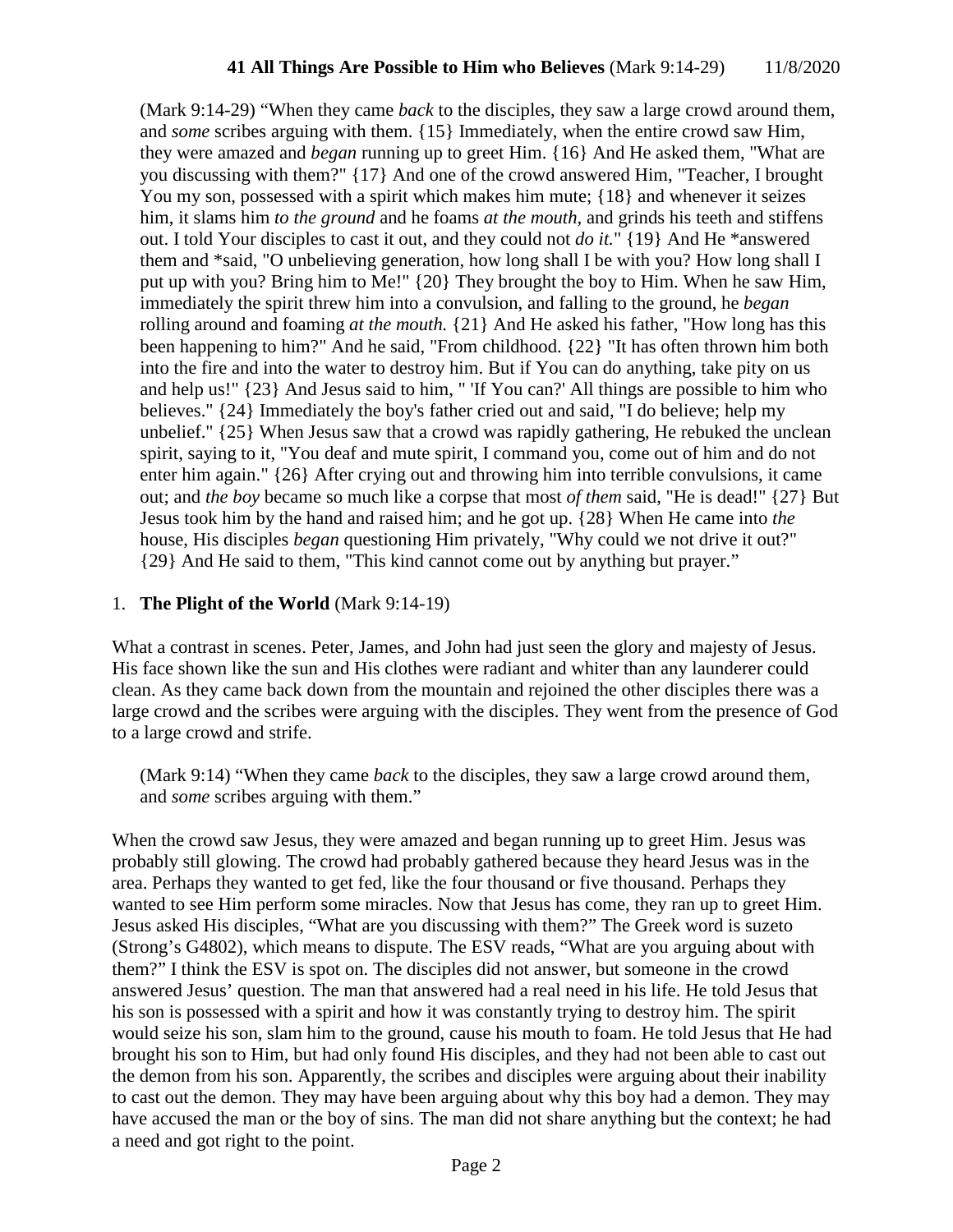## **41 All Things Are Possible to Him who Believes** (Mark 9:14-29) 11/8/2020

(Mark 9:15-18) "Immediately, when the entire crowd saw Him, they were amazed and *began* running up to greet Him. {16} And He asked them, "What are you discussing with them?" {17} And one of the crowd answered Him, "Teacher, I brought You my son, possessed with a spirit which makes him mute; {18} and whenever it seizes him, it slams him *to the ground* and he foams *at the mouth,* and grinds his teeth and stiffens out. I told Your disciples to cast it out, and they could not *do it.*"

There were many manifestations of the demon. It made the boy mute. It would seize him, which means it would take hold of him and control him. It would slam him to the ground. It was a violent demon. It would cause him to foam at the mouth. When I think of foaming at the mouth, I think of a rabid animal. They drool or foam at the mouth, and we call it a mad animal. In the Old Testament, David feigned madness (Psalm 34:1). The account is given in 1 Samuel 21:12-15. David acted insanely and let his saliva run down into his beard. King Achish said to his men, "Behold, you see the man behaving as a madman. Why do you bring him to me? Do I lack madmen, that you have brought this one to act the madman in my presence?" This demon caused this boy to ack like a madman or a mad animal.

(1 Sam 21:12-15) "David took these words to heart and greatly feared Achish king of Gath. {13} So he disguised his sanity before them, and acted insanely in their hands, and scribbled on the doors of the gate, and let his saliva run down into his beard. {14} Then Achish said to his servants, "Behold, you see the man behaving as a madman. Why do you bring him to me? {15} Do I lack madmen, that you have brought this one to act the madman in my presence? Shall this one come into my house?"

The demon also caused the boy to grind his teeth and stiffen out. The grinding of teeth suggests intense anger. In Acts 7:54, Stephen preached and the Jews that heard his message began gnashing their teeth at him. They were intensely anger, furious, full of rage, and they stoned Stephen to death. This demon caused the boy to have intense anger and rage.

(Acts 7:54) "Now when they heard this, they were cut to the quick, and they *began* gnashing their teeth at him."

This demon also caused the boy to stiffen up. When the Bible speaks of stiffening up, it generally refers to rebellious behavior. A man who stiffens his neck is rebellious and obstinate. The devil and his demons were cast out of heaven because of their rebellion. They are manifesting their true nature in this boy.

Later on, he told Jesus that it would throw his son into a fire or water. This demonic spirit was trying to destroy and kill his son. In John 10:10, Jesus said, "The thief comes only to steal, kill and destroy; I came that they may have life, and have it abundantly." This demon was trying to steal, kill and destroy. The world below is full of strife, and pain and demonic forces of darkness that are trying to destroy the lives of people.

(Mark 9: 22) "It has often thrown him both into the fire and into the water to destroy him…"

(John 10:10) "The thief comes only to steal and kill and destroy; I came that they may have life, and have *it* abundantly."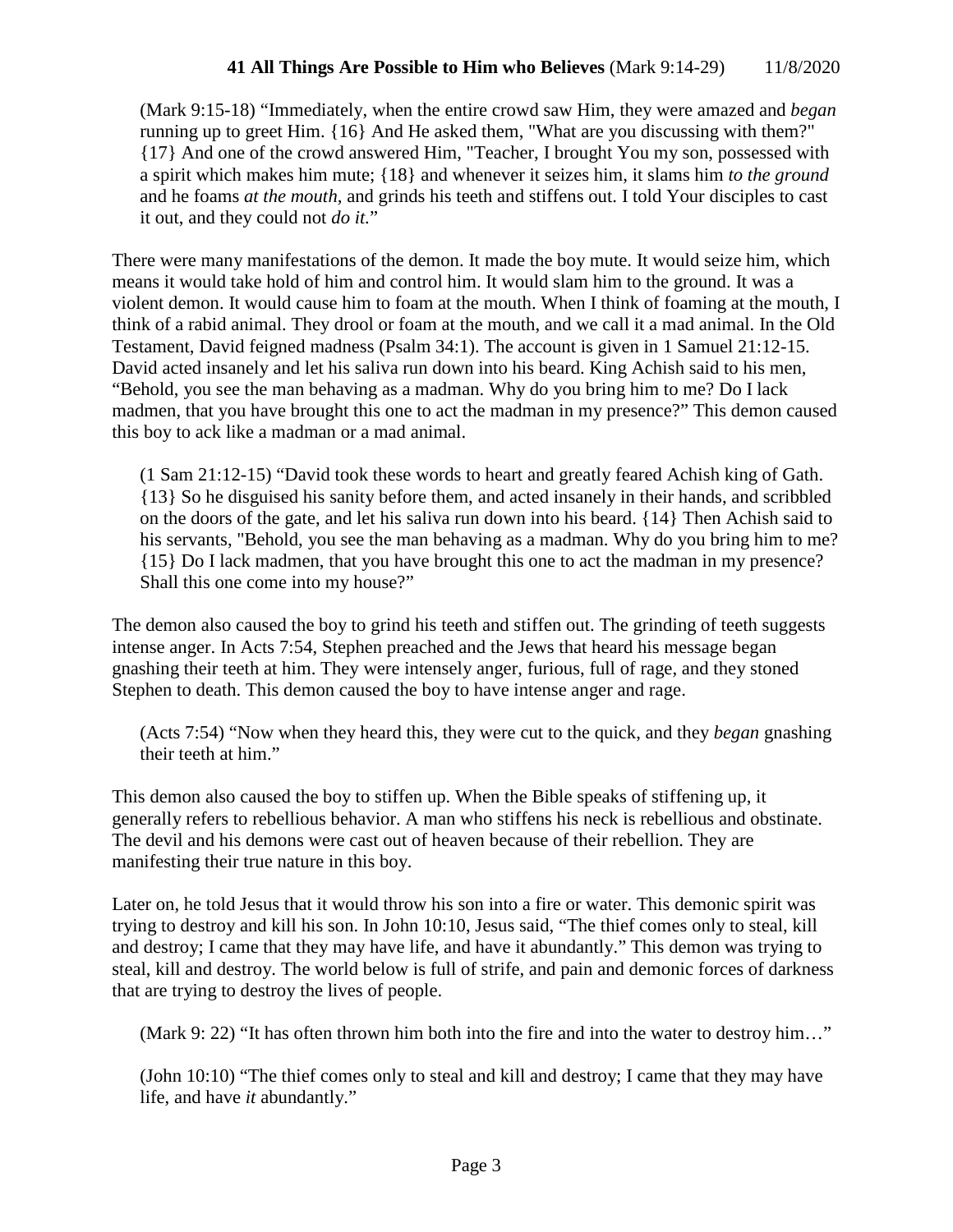Jesus asked the father, "How long has this been happening to him?" I don't think Jesus asked this for His own knowledge. He was giving the father an opportunity to share his pain. The father replied, "From childhood." This boy and this family had been tormented and dealing with this cruel demon for many years.

(Mark 9:21) "And He asked his father, "How long has this been happening to him?" And he said, "From childhood."

When the father told Jesus that His disciples had not been able to cast out the demon, Jesus answered, "O unbelieving generation, how long shall I be with you? How long shall I put up with you? Bring him to Me!" The world is full of doubt and unbelief. The same thing could be said today, of our generation. We are an unbelieving generation. The word believe is a word that is repeated a number of times in the passage. The Greek word believe is pisteuo (Strong's G4100). The word here is apisto (Strong's G571), which means not believing. The root word of believe (pisteuo) is pistis (Strong's G 4102), which means faith. The root word of pistis is peitho (Strong's G3982), which means to have confidence or to be convinced. In Hebrews, God defines faith for us. He said it is the assurance of things hoped for, the conviction of things not seen." Our generation today is not convinced that there is a God, much less that Jesus is God. They are not assured of anything. They are not convinced of things not seen. We are also an unbelieving generation.

(Mark 9:19) "And He answered them and said, "O unbelieving generation, how long shall I be with you? How long shall I put up with you? Bring him to Me!"

(Heb 11:1) "Now faith is the assurance of things hoped for, the conviction of things not seen."

The parallel passages in Matthew 17:17 and Luke 9:41 both say, "You unbelieving and perverted generation, how long shall I be with you?" We are not just unbelieving, we are a perverted generation. Jesus and the disciples are in Caesarea Philippi, which is one of the most wicked and perverted places on earth at that time. There was idolatry, sexual perversions, bestiality, and many other perversions. The mouth of the cave there where the spring came out was a place dedicated to idol worship. It was called the "Gates of Hell." This was an unbelieving and perverted generation, very similar to our generation today. We have removed God, His word, and prayer from our culture. Lawlessness is increasing so that we can do whatever we please.

(Matt 17:17) "And Jesus answered and said, "You unbelieving and perverted generation, how long shall I be with you? How long shall I put up with you? Bring him here to Me."

(Luke 9:41) "And Jesus answered and said, "You unbelieving and perverted generation, how long shall I be with you and put up with you? Bring your son here."

In John 1:4-5, we read, "In Him was life, and the life was the Light of men. The Light shines in the darkness, and the darkness did not comprehend it." The plight of the world is darkness. Jesus is the Light of the world and He came down to the world to become the Light of men. As Jesus came down from the mountain, where His face shown like the light of the sun, and His clothes were radiant, He was coming down to the darkness below. Our text is a graphic picture of John 1:4-5, where the Light of men came down into darkness.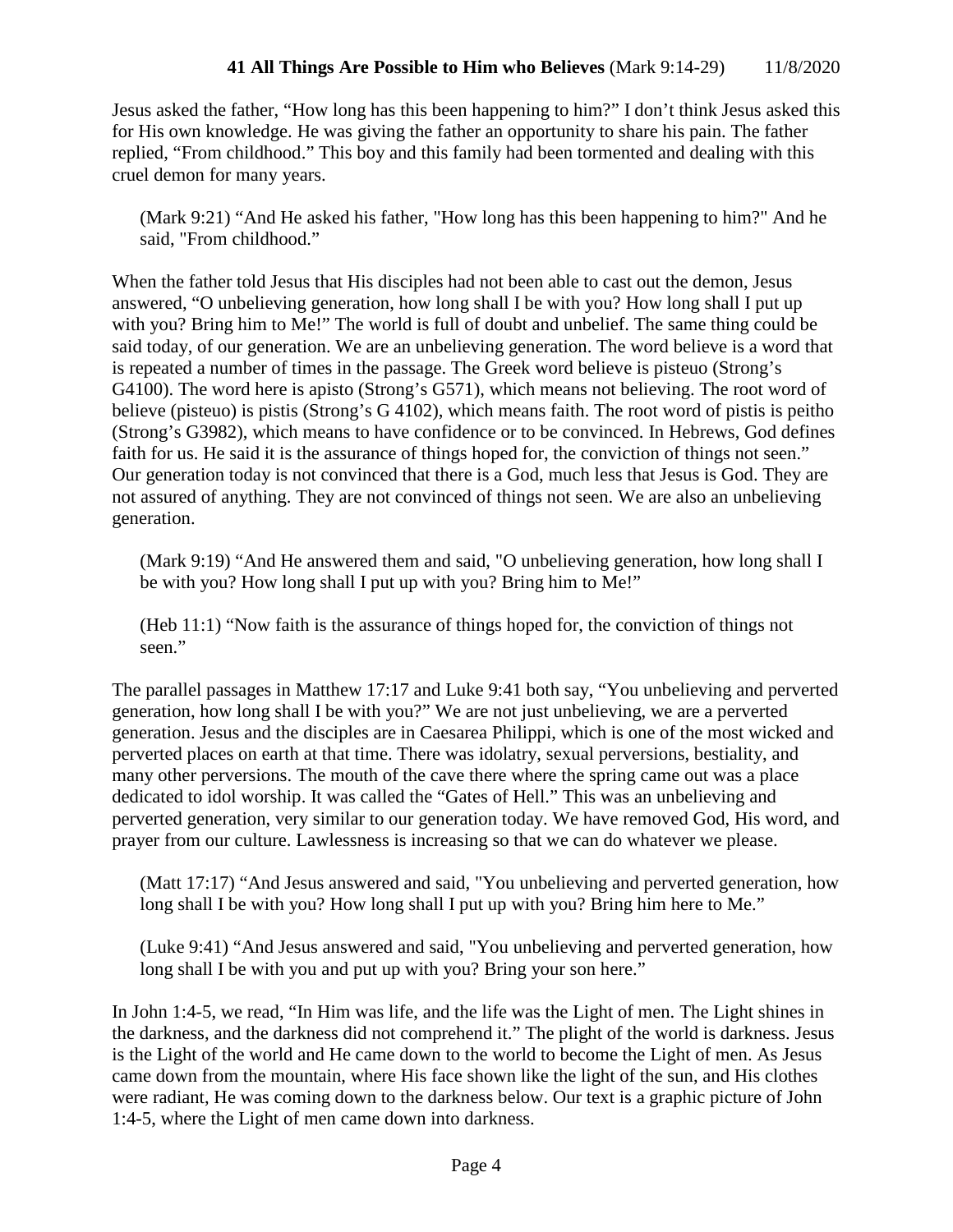(John 1:4-5) "In Him was life, and the life was the Light of men. {5} The Light shines in the darkness, and the darkness did not comprehend it."

## 2. **The Plea of the Father** (Mark 9:17-24)

The plight of the world is really the setting for the passage. Now we come to the plea of the father. His son has been cruelly demon-possessed since childhood. His father has been doing everything he can to keep him alive. When the demon threw him into the fire or water, you know that his mother or father were right there to pull him out. They could not take their eyes off of him for one minute. When the demon caused their sons teeth to grind and be full of rage and anger, you have to know that the parents felt the brunt of that anger. When it caused their son to stiffen up in rebellion, you know these parents were at their wits end about what to do. They were probably worn thin and exhausted. This man heard that Jesus was in the area and he brought his son to where Jesus was supposed to be. When he got there, only nine of the disciples were there, and when he brought his son to them, they had not been able to deliver the demon from his son. I am sure that this man's hope had faded some over this disappointment.

When Jesus arrived, the crowd was amazed and ran to him. The dialogue here is with the father, so I have to think that he outran all of them. He wanted to be first in line to see Jesus. This was his last and final hope. There was a crowd of people here, but the focus of the crowd turns to the focus on the plea of the father, just one in the crowd. Jesus always took time for the ones in the crowd. He ministered to the crowds, but He also took time to minister to the one in the crowd. In Luke 15:3-7, Jesus told a parable about a man that had a hundred sheep and lost one of them. The shepherd left the ninety-nine and went and found the ONE that was lost. When he found it, he rejoiced. In Luke 15:8-10, He told the parable of the lost coin. The woman searched until she found the lost coin, and then she rejoiced. Then, in Luke 15:11-32, He shared the parable of the prodigal son. Those passages were really to show the joy in heaven over a sinner that repents and is found. The religious leaders were upset that Jesus spent time with sinners, but Jesus said that our attitude should be one of joy when a lost person is saved. But, the second lesson in all those parables is how Jesus reached out to the one sheep, the one coin, or the one son that was lost. In our passage today, Jesus took time to minister to this father's son, the ONE who was cruelly possessed by a demon.

(Luke 15:3-7) "So He told them this parable, saying, {4} What man among you, if he has a hundred sheep and has lost one of them, does not leave the ninety-nine in the open pasture and go after the one which is lost until he finds it? {5} When he has found it, he lays it on his shoulders, rejoicing. {6} And when he comes home, he calls together his friends and his neighbors, saying to them, 'Rejoice with me, for I have found my sheep which was lost!' {7} I tell you that in the same way, there will be *more* joy in heaven over one sinner who repents than over ninety-nine righteous persons who need no repentance."

(Luke 15:8-10) "Or what woman, if she has ten silver coins and loses one coin, does not light a lamp and sweep the house and search carefully until she finds it? {9} When she has found it, she calls together her friends and neighbors, saying, 'Rejoice with me, for I have found the coin which I had lost!' {10} In the same way, I tell you, there is joy in the presence of the angels of God over one sinner who repents."

When Jesus asked what the disciples and scribes were arguing about, he answered. He began telling Jesus about his son, how he was possessed with a spirit that makes him mute, and how it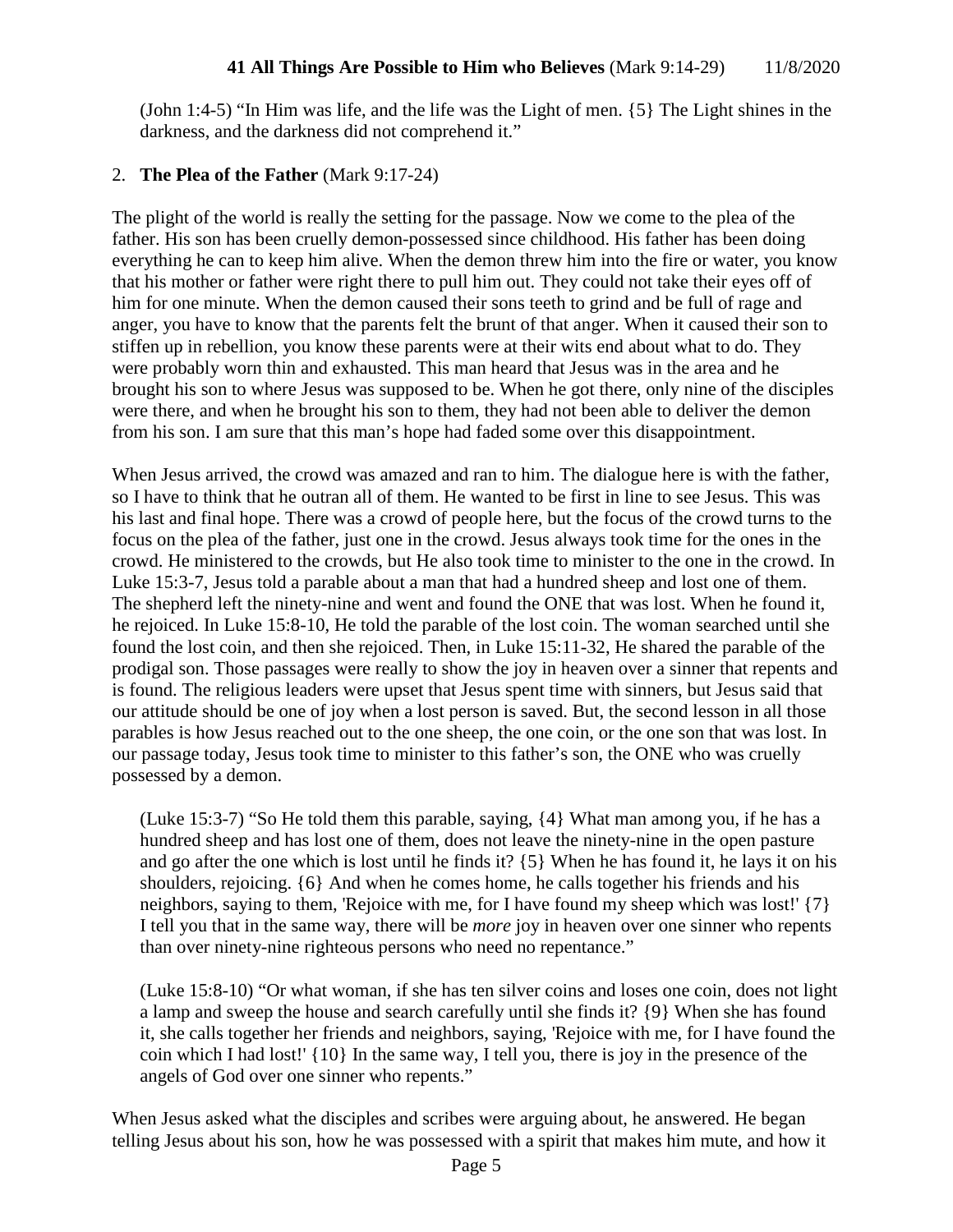seizes him, slamming him to the ground and causing his mouth to foam. He told Jesus that it causes his teeth to grind and his body to stiffen out. After Jesus answered them, "O unbelieving generation, how long shall I be with you? How long shall I put up with you?" He was not saying this only to the father. He directed this to everyone. Then, He said, "Bring him to Me!"

(Mark 9:17-19) "And one of the crowd answered Him, "Teacher, I brought You my son, possessed with a spirit which makes him mute; {18} and whenever it seizes him, it slams him *to the ground* and he foams *at the mouth,* and grinds his teeth and stiffens out. I told Your disciples to cast it out, and they could not *do it.*" {19} And He answered them and said, "O unbelieving generation, how long shall I be with you? How long shall I put up with you? Bring him to Me!"

When they brought the boy to Jesus, the spirit immediately threw the boy into a convulsion. In the presence of Jesus, this demon was putting up a fight. This demon knew who Jesus was, and he wanted to stand his ground. It would be his last stand though.

(Mark 9:20) "They brought the boy to Him. When he saw Him, immediately the spirit threw him into a convulsion, and falling to the ground, he *began* rolling around and foaming *at the mouth*."

Karen and I visited Life Center, a church in Atlanta that was being pastored by Dr. Buddy and Dr. Mary Crum. The worship was wonderful and the presence of God was powerful. The presence of God got so strong that in the seat immediately behind us a man with a demonic spirit began screaming out. The ushers quickly came and took him to a room to minister to him. These demons cannot stand the presence of God and they often will manifest. That is what happened to the little boy; the demons manifested themselves in the presence of Jesus.

After Jesus asked him how long this has been happening, he told Jesus, "From childhood." And the man added the details about the fire and water. Then, the man said, "But if You can do anything, take pity on us and help us!" This was not a statement of faith, but a question and a plea all in one. The man may not have had a lot of faith, but he had made the effort to come out to find Jesus. He had gone to the disciples, and now he had beat the crowd to Jesus. He was determined to see Jesus. He did not know if He could do something, but the father was not going to leave any rocks unturned. If Jesus could do something, he wanted his son to be freed. And the father said, take pity on us and help us. He asked Jesus to have compassion on them and to come to their aid. The Greek word for help that is used is boetheo (Strong's G997). The compound word is made up of boe (to cry) and theo (to run). The man is crying out to Jesus to run to help him or to hurry to help him. He is pleading with Jesus for help.

(Mark 9:21-22) "And He asked his father, "How long has this been happening to him?" And he said, "From childhood. {22} "It has often thrown him both into the fire and into the water to destroy him. But if You can do anything, take pity on us and help us!"

Jesus responded "If You can?" It is not really a question, but an exclamation. It is as if Jesus was saying, "Are you serious? If I can? Do you not know who I am?" Then Jesus said the key verse of the passage, "All things are possible to him who believes."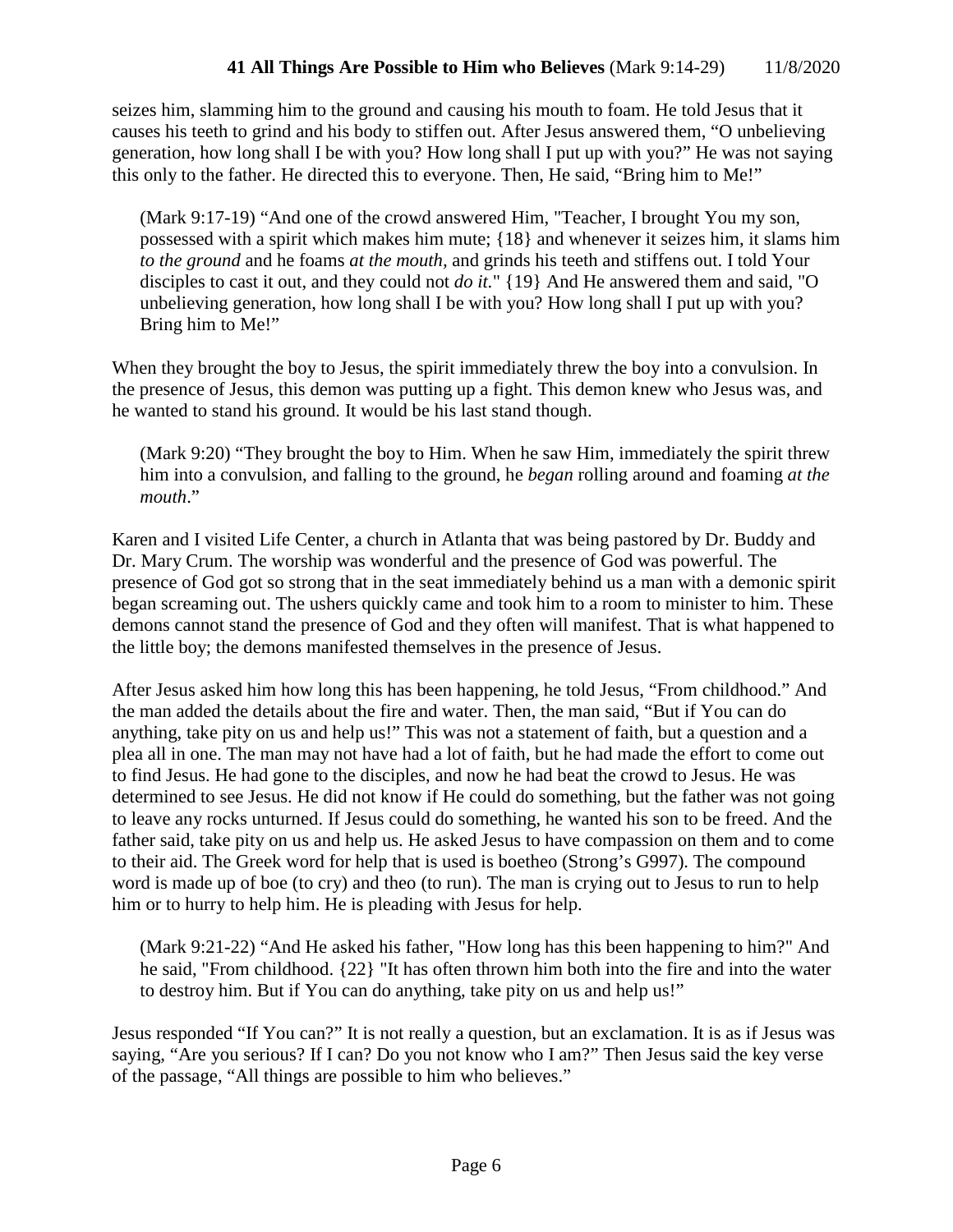(Mark 9:23-24) "And Jesus said to him, " 'If You can?' All things are possible to him who believes." {24} Immediately the boy's father cried out and said, "I do believe; help my unbelief."

The man immediately cried out and said, "I do believe; help my unbelief." The word for cried out really suggests that he screamed out to Jesus. There was some emotion and passion in his cry to Jesus for help. The father did not want to stand in the way of seeing his son delivered and freed. He wanted Jesus to help him with any area of unbelief so that nothing would hinder the healing of his son. This was the plea of the father.

## 3. **The Prayer of Faith** (Mark 9:25-29)

When Jesus saw that a crowd was rapidly gathering, He took care of business. He rebuked the unclean spirit, and commanded it to come out and to not enter him again. He was not looking to entertain the crowd. He was not looking to perform a sign for them. Jesus was going to deliver the boy, for the glory of God, not for any other reason. Our passage does not give the results, but Luke recorded that they were all amazed at the greatness of God, and were marveling at all that He was doing.

(Mark 9:25) "When Jesus saw that a crowd was rapidly gathering, He rebuked the unclean spirit, saying to it, "You deaf and mute spirit, I command you, come out of him and do not enter him again."

(Luke 9:43) "And they were all amazed at the greatness of God. But while everyone was marveling at all that He was doing…"

After rebuking the demon and commanding it to come out, the demon put up one final stand and threw the boy into a terrible convulsion. This was a power confrontation, but Jesus has all authority and all power and this demon had to go. After the demon had left, the boy became like a corpse, and most of them thought he was dead. But notice the response by Jesus. He has just cast out a demon, showing His power and authority, and now He took the boy by the hand and raised him up. We now see the tenderness and gentleness of Jesus.

(Mark 9:26-27) "After crying out and throwing him into terrible convulsions, it came out; and *the boy* became so much like a corpse that most *of them* said, "He is dead!" {27} But Jesus took him by the hand and raised him; and he got up."

After casting out the demon, they went into the house. We don't know whose house it was. Jesus and His disciples were not from Caesarea Philippi. I believe that they went into the father's house. I believe the father was so grateful that he invited Jesus and His disciples over to his house to feed them and honor them. While at the house, Jesus' disciples began questioning Him privately about why they could not drive the demon out. That is a good question. In Mark 6, Jesus had sent out the disciples and given them authority over demons, and we find in Mark 6:13 that they were casting out man demons and anointing those who were sick with oil and healing them. So, why did it not work this time?

(Mark 9:28) "When He came into *the* house, His disciples *began* questioning Him privately, "Why could we not drive it out"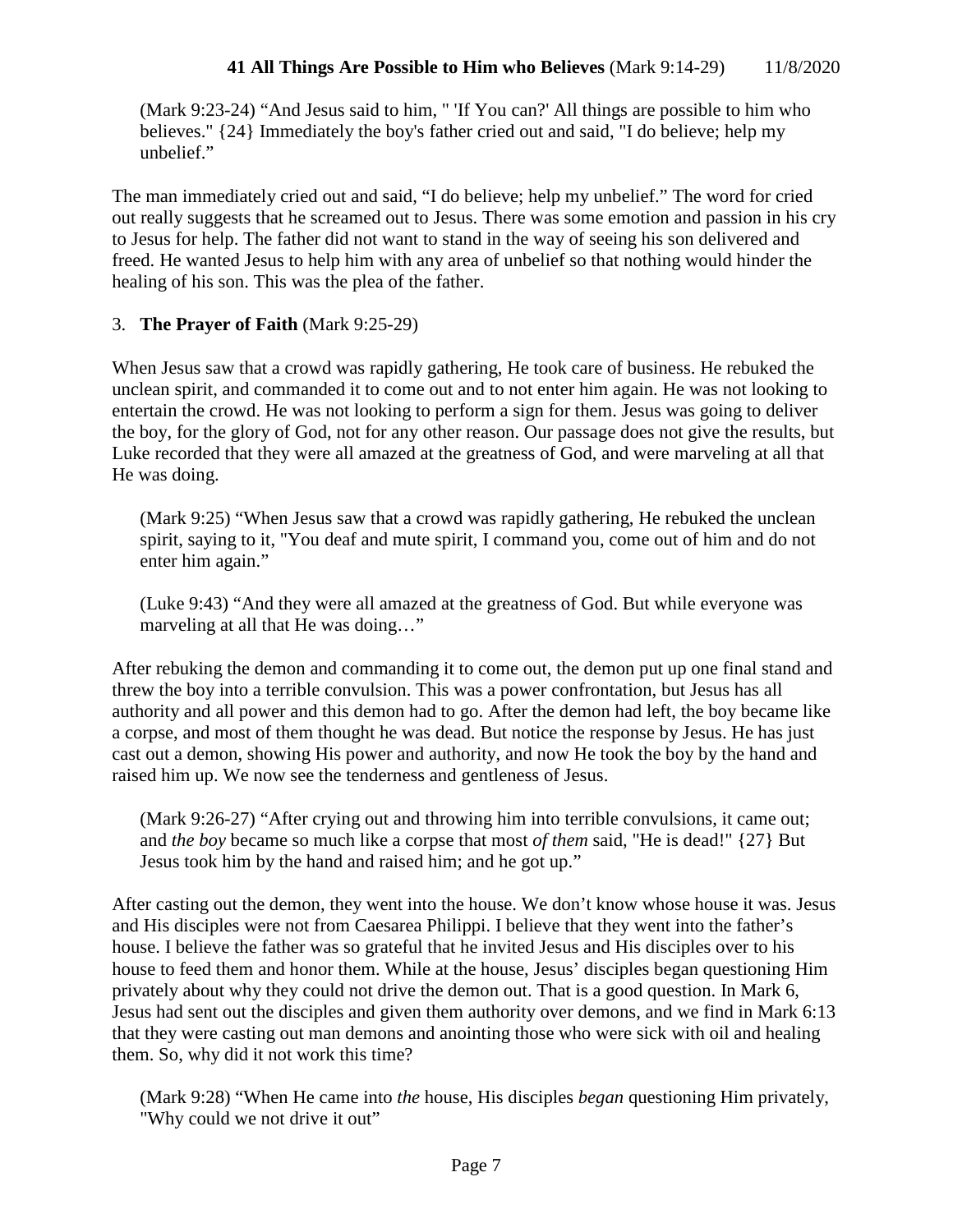(Mark 6:13) "And they were casting out many demons and were anointing with oil many sick people and healing them."

There are lots of different thoughts on why they were not able to cast it out. I believe that there is an organizational chart in the kingdom of God and also in the kingdom of darkness. The religious leaders had accused Jesus of being Beelzebul, the ruler of the demons. We saw in Mark 1:13, when Jesus went into the wilderness to fast for forty days, that He was with the wild beasts. I told you that the Greek word for wild beasts is therion, and it is the same word that refers to the beasts in Revelation13. The dragon, Satan, had given authority to the beasts. I believe these are some of the spiritual forces of darkness and Jesus had overcome these in His prayer and fasting.

(Mark 3:22) "The scribes who came down from Jerusalem were saying, "He is possessed by Beelzebul," and "He casts out the demons by the ruler of the demons."

(Mark 1:13) "And He was in the wilderness forty days being tempted by Satan; and He was with the wild beasts, and the angels were ministering to Him."

I believe that Jesus' response confirms what I believe. He said that this kind cannot come out by anything but prayer. In Matthew's account, he said, "But this kind does not go out except by prayer and fasting." There is a bracket around that verse in Matthew, and there is a note in most Bibles that states that this particular verse is not in some of the earliest manuscripts. It was accepted in the KJV as part of the Masoretic text that they approved and used. To me, it is a moot point. The verse in Mark is not disputed, and fasting is associated with prayer.

(Mark 9:29) "And He said to them, "This kind cannot come out by anything but prayer."

(Matt 17:21) "["But this kind does not go out except by prayer and fasting."]

When I did my forty-day fast, I did not fast to gain authority; I did have, however, have some reasons. First, God put in me a desire to do a forty-day fast for many years. Because I was playing professional golf, I did not have the opportunity to do it. Second, I wanted to see my ministry become more balanced. I was very word oriented, which is a good thing, but I wanted to see an increase in ministry of the spirit. Third, when I had done a lot of smaller fasts, I had derived great benefits from those fasts. I saw a tremendous increase in spiritual alertness and activity when I fasted. People would call me from all over the country and ask me for counsel or to come minister. Fasting also brought alertness and discernment, particularly related to recognizing demonic forces working in people. So, those were the reasons for my fast. But something happened to me during that fast. God gave me a new level of spiritual authority. I did not ask for it; God just raised me up a few notches. There was an intensity and a commanding authority that I did not have before. It came during that fast.

So, when Jesus said that only comes by prayer and fasting, I believe there are some levels of spiritual authority that are needed in dealing with certain demonic forces. There is a prayer of faith that is needed to deal with these demonic force.

The word believe or unbelief is used four times in this passage; that is significant. The first occurrence was when the boy was brought to Jesus and He said to them, "O unbelieving generation." The second time is when Jesus said all things are possible to him who believes. The third and fourth time are when the father said, "I do believe; help my unbelief."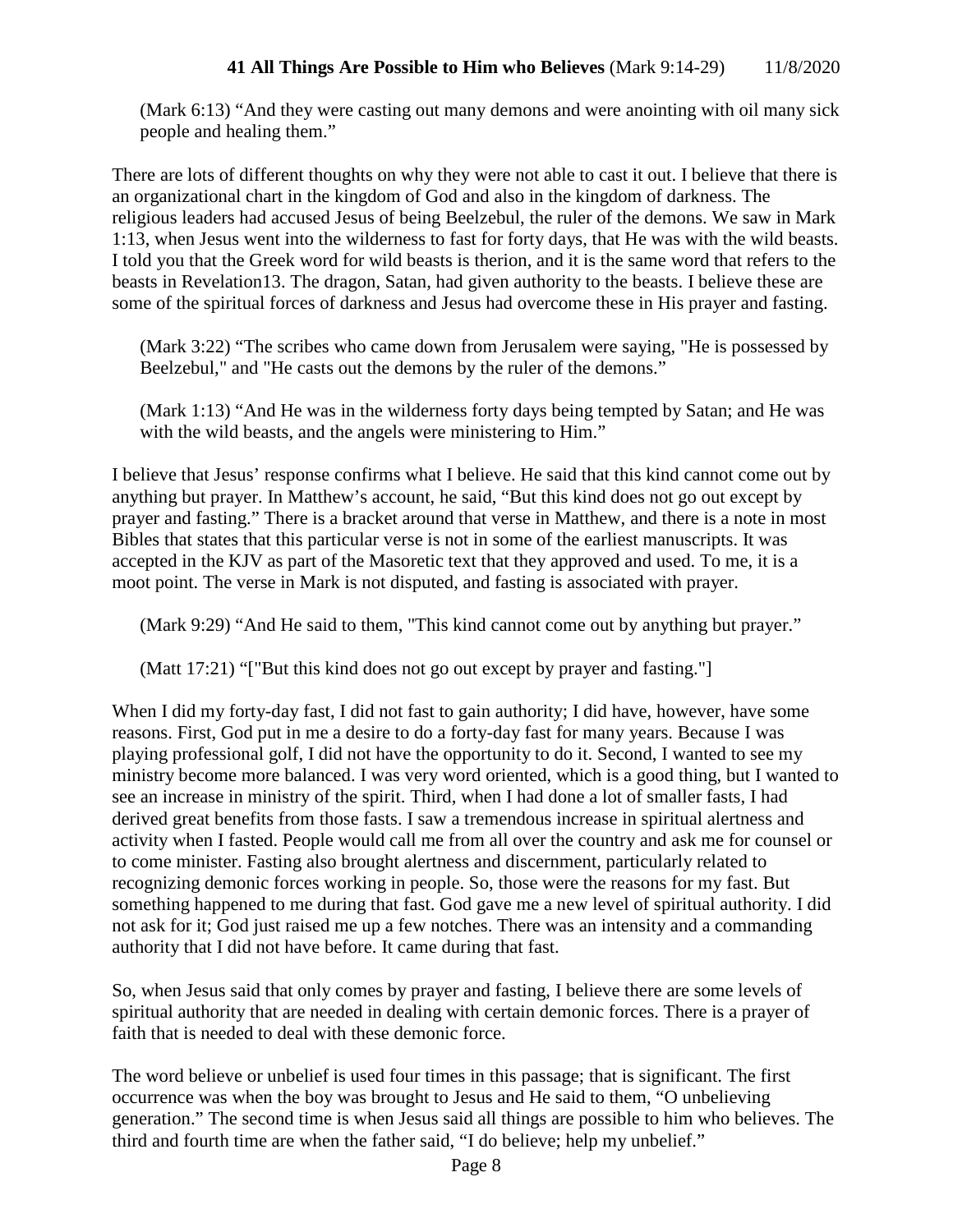Our passage does not include the comments that Matthew recorded. He answered the disciples in Matthew 17:20, saying, "because of the littleness of your faith, and, "if you had the faith the size of the mustard seed." Earlier I gave you the Greek words for believe and faith. They both have the same root word, peitho, to be convinced or persuaded. Belief and faith are very much related.

I believe the main point of this passage is that all things are possible to him who believes. The disciples did not have enough faith to cast out this demon. The crowds were an unbelieving generation, and did not have faith. The starting point of seeing God move is faith; we must have faith. We don't need a mustard tree of faith; we need the faith the size of the mustard seed. But, we need to exercise that faith, and let it grow. Jesus said to them, "How long shall I be with you?" Jesus was getting ready to go to the cross, be raised from the dead, and then take His place with the Father. He was not going to be here. Jesus wanted His disciples to step up and start handling some of these matters. He did not want them to stay at the level they were at.

That is what Abraham did. He did not waver in unbelief, but grew strong in faith, being fully assured that what God had promised, He was able to perform. We need a mustard seed of faith, and then we need to let that mustard seed grow.

(Rom 4:20-21) "yet, with respect to the promise of God, he did not waver in unbelief but grew strong in faith, giving glory to God, {21} and being fully assured that what God had promised, He was able also to perform."

We find in Romans 10:17 that faith comes by hearing, and hearing by the word. The Greek word that is used here is not logos, but rhema (Strong's G4487). Rhema means a word, or an utterance. When we are reading God's logos, His word to us, the Holy Spirit will give us impressions or words about that word, and we call this rhema.

(Rom 10:17) "So faith *comes* from hearing, and hearing by the word of Christ."

We need to base that faith on the promises of God. God will always do what the things that He promises to do. We can stand on His promises. Very often these rhema words come during our prayers. When the Lord speaks a very specific word to me, I usually check it out and try to confirm it. It is not that I don't trust God; it is that I don't always trust my hearing. Peter missed it in Mark 8. He had a revelation from the Father about who Jesus was, and then in the next moment he has his mind set on the things of man, not the things of God. I recognize that I can easily set my mind on the things of man and miss it. So, I like to get confirmation from people that I trust. Mark Virkler calls these spiritual advisors. When I hear a rhema word, I will stand on it. I have faith in it. These rhema words need to line up with the logos, the written word of God. If they do not line up with the written word, I forget about them.

There are some that say that with our faith we can move mountains and get anything we want. I believe that our faith needs to be based upon God's word and His promises, not our fleshly desires. So, I believe that all things are possible to him who believes that this is God's will in a matter. Consider 1 John 5:14-15. John wrote that we can have confidence when we pray according to His will.

(1 John 5:14-15) "This is the confidence which we have before Him, that, if we ask anything according to His will, He hears us. {15} And if we know that He hears us *in* whatever we ask, we know that we have the requests which we have asked from Him."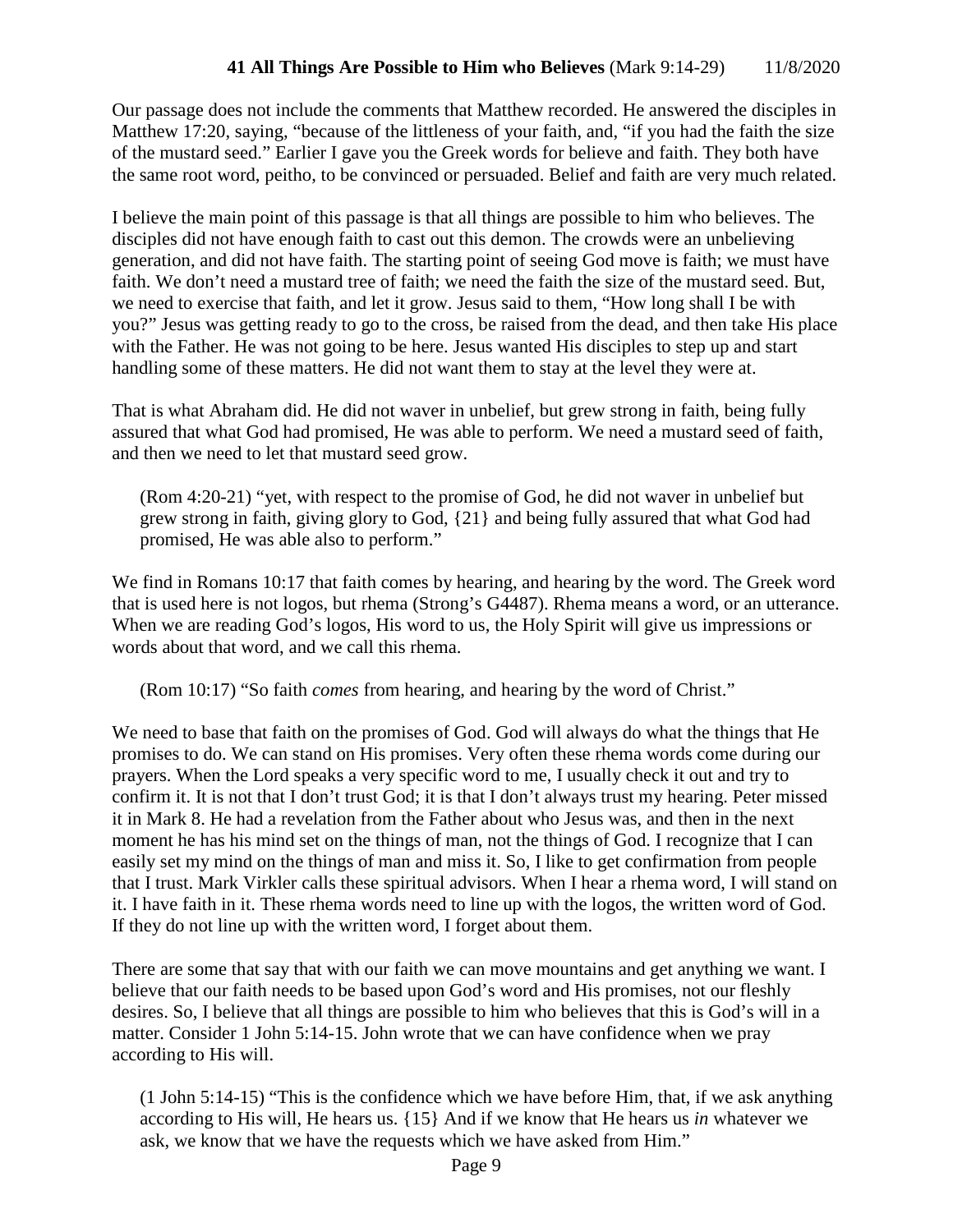Consider John 16:23-27 where Jesus said that when we ask or pray in His name, we will receive what we have asked for. When we ask in Jesus' name, we are asking on His behalf. I have a box of corporate checks in my office. I have authority to write checks on behalf of our company. I do business in the name of our company. However, that authorization is not for buying things for my personal use; it is to be used for company business. In the same way, praying in the name of Jesus means that we are representing Jesus in this request. We have determined that this is God's will and we are asking in His name. When we believe that the matter is God's will, all things are possible. God has all authority and can do whatever He wants whenever He wants, and we can have confidence in what we are praying about or doing.

(John 16:23-24) "In that day you will not question Me about anything. Truly, truly, I say to you, if you ask the Father for anything in My name, He will give it to you. {24} Until now you have asked for nothing in My name; ask and you will receive, so that your joy may be made full."

I want to close on one final contrast and thought. Jesus said in John 5:30 that He could do nothing on His own initiative. He did not seek His own will, but the Father's will.

(John 5:30) "I can do nothing on My own initiative. As I hear, I judge; and My judgment is just, because I do not seek My own will, but the will of Him who sent Me."

In John 5:19-20, He said again, "the Son can do noting of Himself, unless it is something He sees the Father doing; for whatever the Father does, these things the Son also does in like manner." Then He added that the Father shows Him all that He is doing. When did the Father show the Son what He was doing? I believe that we hear and see these things most often when we are spending time in prayer with the Father. All things are possible to him who believes, and this kind comes by prayer and fasting.

(John 5:19b-20) "Truly, truly, I say to you, the Son can do nothing of Himself, unless *it is* something He sees the Father doing; for whatever the Father does, these things the Son also does in like manner. {20} For the Father loves the Son, and shows Him all things that He Himself is doing; and *the Father* will show Him greater works than these, so that you will marvel."

# **Conclusion and Applications**

How do we get faith? We get faith by placing our faith in Christ. We have to believe in Christ, and place our faith in Him. When we do that, He comes into our lives and He gives and seals us His Spirit. But, that is only the starting point. Then, we need to spend time with the Lord in prayer and in His word.

There may be someone who has never received Christ here this morning. You identify with the generation of unbelief, but you want to believe and place your faith in Christ. If that is your desire this morning, you can pray with me right now.

"Jesus, I do believe that You are the Son of God. I believe that You came and died for my sins, and that You were raised from the dead. I ask You to come into my life and I now confess You as my Lord. I ask You to help me to grow strong in my faith. Help me to walk in that realm that all things are possible to those who believe. Amen."